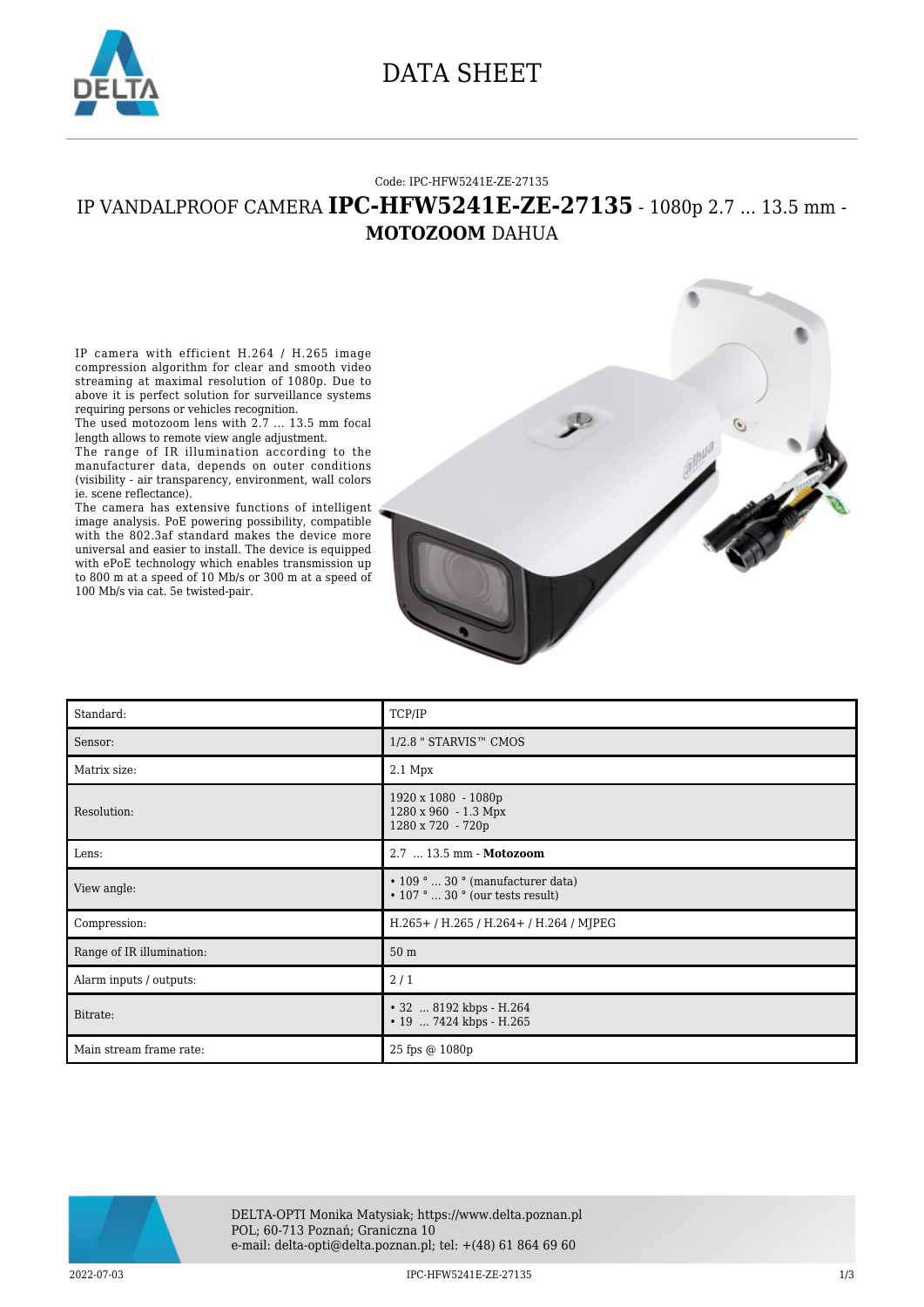

# DATA SHEET

| Audio:                         | • External microphone input<br>• Audio output<br>• Bi-directional audio streaming support<br>• Audio detection                                                                                                                                                                                                                                                                                                                                                                                                                                                                                                                                                                                                                                                                                                                                                                                                                                     |
|--------------------------------|----------------------------------------------------------------------------------------------------------------------------------------------------------------------------------------------------------------------------------------------------------------------------------------------------------------------------------------------------------------------------------------------------------------------------------------------------------------------------------------------------------------------------------------------------------------------------------------------------------------------------------------------------------------------------------------------------------------------------------------------------------------------------------------------------------------------------------------------------------------------------------------------------------------------------------------------------|
| Network interface:             | 10/100 Base-T (RJ-45)                                                                                                                                                                                                                                                                                                                                                                                                                                                                                                                                                                                                                                                                                                                                                                                                                                                                                                                              |
| Network protocols:             | HTTP, HTTPS, TCP, ARP, RTSP, RTP, UDP, RTCP, SMTP, FTP, DHCP, DNS, DDNS,<br>PPPoE, IPv4/IPv6, SNMP, QoS, UPnP, NTP, ICMP, IGMP, IEEE 802.1x, Multicast                                                                                                                                                                                                                                                                                                                                                                                                                                                                                                                                                                                                                                                                                                                                                                                             |
| Default IP address:            | 192.168.1.108                                                                                                                                                                                                                                                                                                                                                                                                                                                                                                                                                                                                                                                                                                                                                                                                                                                                                                                                      |
| Default admin user / password: | $admin / -$<br>The administrator password should be set at the first start                                                                                                                                                                                                                                                                                                                                                                                                                                                                                                                                                                                                                                                                                                                                                                                                                                                                         |
| Web browser access ports:      | 80, 37777                                                                                                                                                                                                                                                                                                                                                                                                                                                                                                                                                                                                                                                                                                                                                                                                                                                                                                                                          |
| PC client access ports:        | 37777                                                                                                                                                                                                                                                                                                                                                                                                                                                                                                                                                                                                                                                                                                                                                                                                                                                                                                                                              |
| <b>WEB</b> Server:             | Built-in, NVR compliance                                                                                                                                                                                                                                                                                                                                                                                                                                                                                                                                                                                                                                                                                                                                                                                                                                                                                                                           |
| Memory card slot:              | Micro SD memory cards up to 256GB support (possible local recording)                                                                                                                                                                                                                                                                                                                                                                                                                                                                                                                                                                                                                                                                                                                                                                                                                                                                               |
| Mobile client access ports:    | 37777                                                                                                                                                                                                                                                                                                                                                                                                                                                                                                                                                                                                                                                                                                                                                                                                                                                                                                                                              |
| Max. number of on-line users:  | 20                                                                                                                                                                                                                                                                                                                                                                                                                                                                                                                                                                                                                                                                                                                                                                                                                                                                                                                                                 |
| Port ONVIF:                    | 80                                                                                                                                                                                                                                                                                                                                                                                                                                                                                                                                                                                                                                                                                                                                                                                                                                                                                                                                                 |
| ONVIF:                         | 16.12                                                                                                                                                                                                                                                                                                                                                                                                                                                                                                                                                                                                                                                                                                                                                                                                                                                                                                                                              |
| <b>RTSP URL:</b>               | rtsp://admin.hasb@192.168.1.108:554/cam/realmonitor?channel=1&subtype=0 -<br>Main stream<br>rtsp://admin:haslo $@192.168.1.108.554/cam/realmonitor?channel=1$ &subtype=1 - Sub<br>stream                                                                                                                                                                                                                                                                                                                                                                                                                                                                                                                                                                                                                                                                                                                                                           |
| Mobile phones support:         | Port no.: 37777 or access by a cloud (P2P)<br>• Android: Free application DMSS<br>• iOS (iPhone): Free application DMSS<br>There are also other versions of mobile applications: gDMSS Plus, iDMSS Plus                                                                                                                                                                                                                                                                                                                                                                                                                                                                                                                                                                                                                                                                                                                                            |
| RS-485 interface:              |                                                                                                                                                                                                                                                                                                                                                                                                                                                                                                                                                                                                                                                                                                                                                                                                                                                                                                                                                    |
| Main features:                 | • Motozoom lens<br>• WDR - 120 dB - Wide Dynamic Range<br>• EIS - Electronic Image Stabilization<br>• 3D-DNR - Digital Noise Reduction<br>• ROI - improve the quality of selected parts of image<br>• F-DNR (Defog) - Reduction of image noise caused by precipitation<br>• BLC/HLC - Back Light / High Light Compensation<br>• Possibility to change the resolution, quality and bit rate<br>• Motion Detection<br>• Configurable Privacy Zones<br>• ICR - Movable InfraRed filter<br>• Mirror - Mirror image<br>• Heat map - the selection in the image by corresponding colors the areas with<br>different traffic<br>• IVS analysis : crossing the line (tripwire), scene changing, intrusion - classification<br>of people and vehicles, abandoned/missing object, people counting - detection and<br>maintenance of 4 independent areas, detection of people gathering, face detection -<br>supports 6 types of facial attributes extraction |
| Power supply:                  | $\cdot$ ePoE,<br>$\cdot$ PoE (802.3af),<br>• 12 V DC / 860 mA                                                                                                                                                                                                                                                                                                                                                                                                                                                                                                                                                                                                                                                                                                                                                                                                                                                                                      |
| Power consumption:             | < 10.3 W                                                                                                                                                                                                                                                                                                                                                                                                                                                                                                                                                                                                                                                                                                                                                                                                                                                                                                                                           |



DELTA-OPTI Monika Matysiak; https://www.delta.poznan.pl POL; 60-713 Poznań; Graniczna 10 e-mail: delta-opti@delta.poznan.pl; tel: +(48) 61 864 69 60